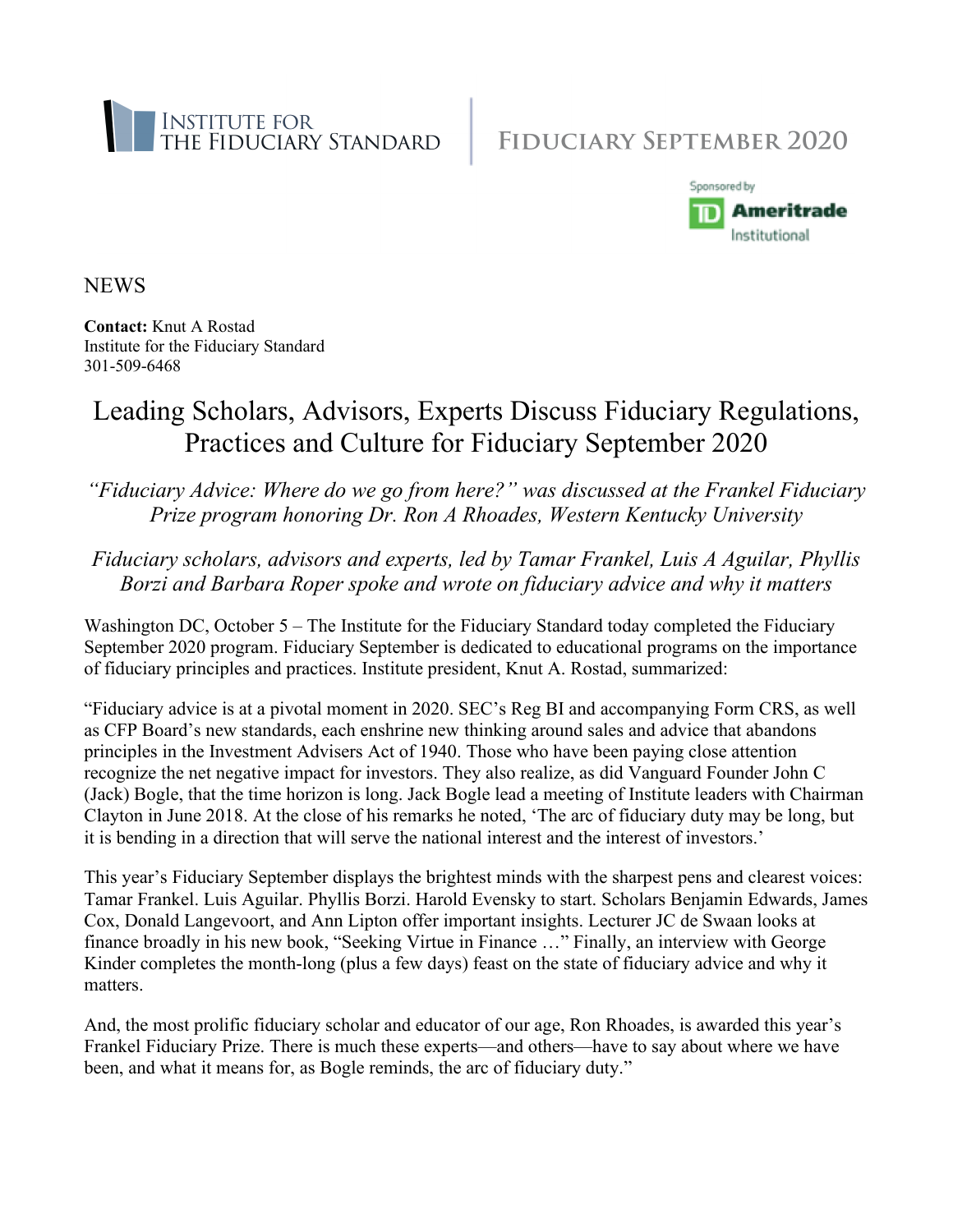



### *Fiduciary September 2020 Program \**

| 11:00 AM – 12:00 PM ET The Advisers Act and Advice at 80. An Advisor<br>Perspective podcast. Bob Huebscher, Advisor Perspectives Editor, interviews Jim<br>Allen, Head of the Americas and Capital Markets Policy Group, CFA Institute,<br>Ron Rhoades, Western Kentucky University, and Knut A. Rostad, the Fiduciary<br>Standard. https://www.advisorperspectives.com/podcasts/2020/08/31/the-80th-<br>anniversary-of-the-40-act |
|------------------------------------------------------------------------------------------------------------------------------------------------------------------------------------------------------------------------------------------------------------------------------------------------------------------------------------------------------------------------------------------------------------------------------------|
| Tamar Frankel: The Regulators do not Understand Conflicts. An interview by<br>Knut Rostad with the nation's pre-eminent fiduciary law scholar in Advisor<br>Perspectives on origins of fiduciary law, the Advisers Act of 1940, and Reg BI.<br>https://thefiduciaryinstitute.org/2020/09/01/frankel-regulators-conflicts/                                                                                                          |
| Mourning the Passing of the 40 Act, Knut Rostad, Advisor Perspectives.                                                                                                                                                                                                                                                                                                                                                             |
| 3:30 PM – 4:30 PM ET. Discussion on DOL hearing on fiduciary rule. Panelists:<br>Phyllis Borzi, David Certner, Ron Rhoades, Norman Stein, and Knut Rostad.                                                                                                                                                                                                                                                                         |
| 3:00 - 4:00 PM ET. Financial Advice Landscape in 2020. Four law professors<br>discuss advice in 2020 in light of recent SEC, DOL, and CFP Board rules.<br>Benjamin Edwards, James Cox, Donald Langevoort, and Ann Lipton.                                                                                                                                                                                                          |
| 4:00 PM - 5:30 PM ET. Frankel Fiduciary Prize honors Ron A. Rhoades,<br>Associate Professor, Gordon Ford College of Business, Western Kentucky<br>University. Rhoades joins Barbara Roper and Knut Rostad to discuss,<br>Fiduciary Advice: Where do we go from here?                                                                                                                                                               |
| Speaking on Rhoades, we hear from Deborah DeMott, Tamar Frankel, Luis<br>Aguilar, Phyllis Borzi, Harold Evensky, Indu Chhachhi, and Elijah Essa.                                                                                                                                                                                                                                                                                   |
| Seeking Virtue in Finance, an interview with author JC De Swaan on his new<br>book on what finance leaders 'must do' to regain their lost luster.                                                                                                                                                                                                                                                                                  |
| $3:00 - 4:00$ PM ET. <i>Fiduciary Future</i> , a panel discussion with Ron Rhoades and<br>Knut Rostad at the Advisor Perspectives Summit.                                                                                                                                                                                                                                                                                          |
| $4:00 - 5:00$ PM ET. Life Planning for You, an interview with the movement's god<br>father, George Kinder, on the state of holistic financial planning and fiduciary.                                                                                                                                                                                                                                                              |
|                                                                                                                                                                                                                                                                                                                                                                                                                                    |

\* See the programs and media reports and supporting content at <https://thefiduciaryinstitute.org/category/fiduciary-september-month>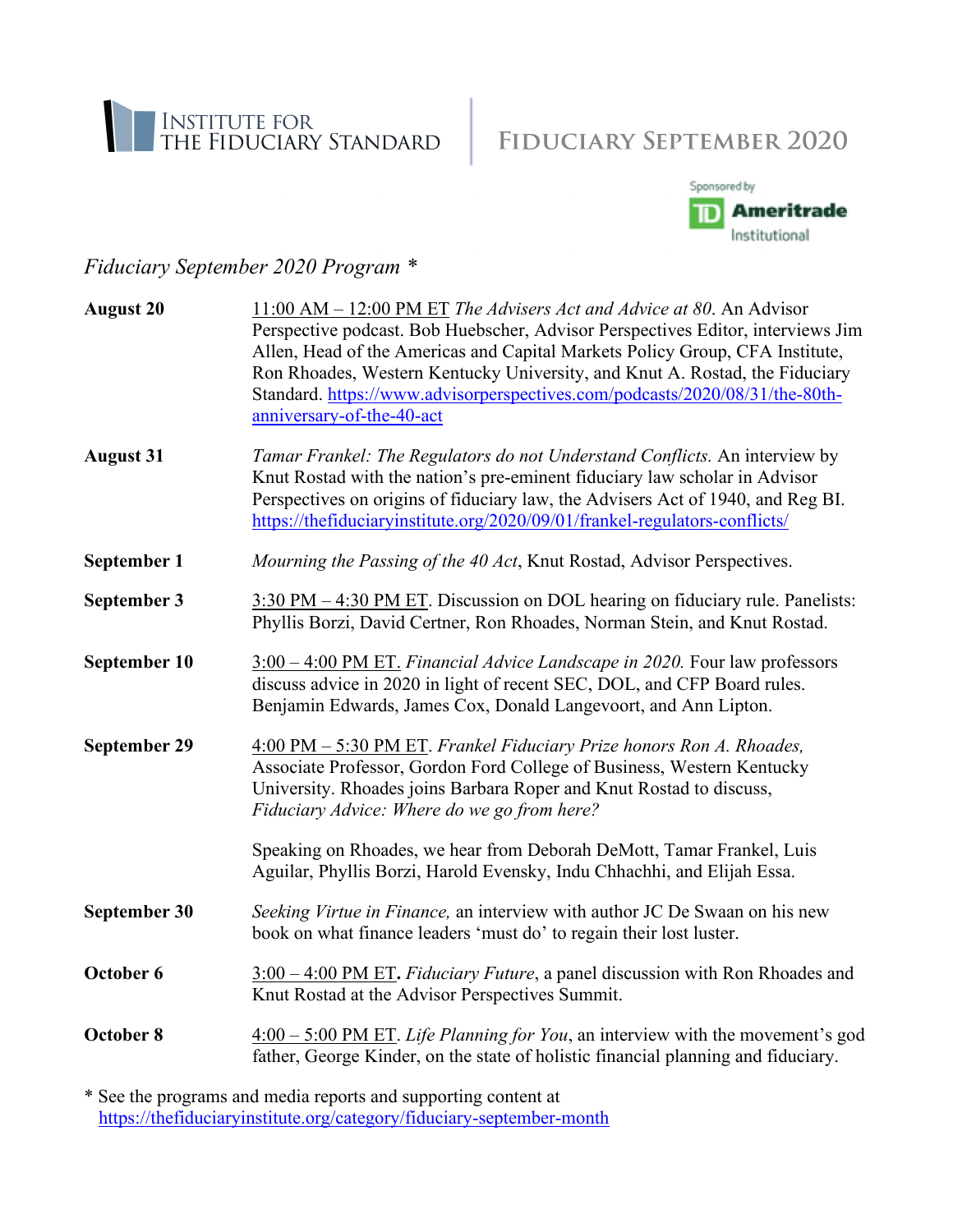



#### *Fiduciary September 2020 Program Speakers*

- **Luis A. Aguilar**, Commissioner, Securities & Exchange Commission, 2008-2015
- **Phyllis Borzi**, Assistant Secretary, EBSA, Department of Labor, 2009-2017
- **Indu Chhachhi**, Chair, Department of Finance, Western Kentucky University
- **David Certner**, Director of Legislative Policy, AARP
- **James D. Cox**, Brainerd Currie Professor of Law, Duke Law School
- **Deborah A. DeMott**, David F. Cavers Professor of Law, Duke Law
- **JC de Swaan**, Lecturer, Princeton University
- **Harold Evensky**, Evensky & Katz / Foldes
- **Elijah Essa**, WKU student, Class of 2017
- **Benjamin Edwards**, Professor of Law, Las Vegas Boyd School of Law
- **Tamar Frankel**, Professor of Law, Emerita, Boston University School of Law
- **George Kinder**, The Kinder Institute of Life Planning
- **Donald C. Langevoort**, Thomas Aquinas Reynolds Professor of Law, Georgetown Law School
- **Ann M. Lipton**, Michael M. Fleishman Associate Professor in Business Law, Tulane University
- **Ron A. Rhoades**, Associate Professor of Finance, Western Kentucky University
- **Barbara Roper**, Consumer Federation of America
- **Norman Stein**, Pension Rights Center